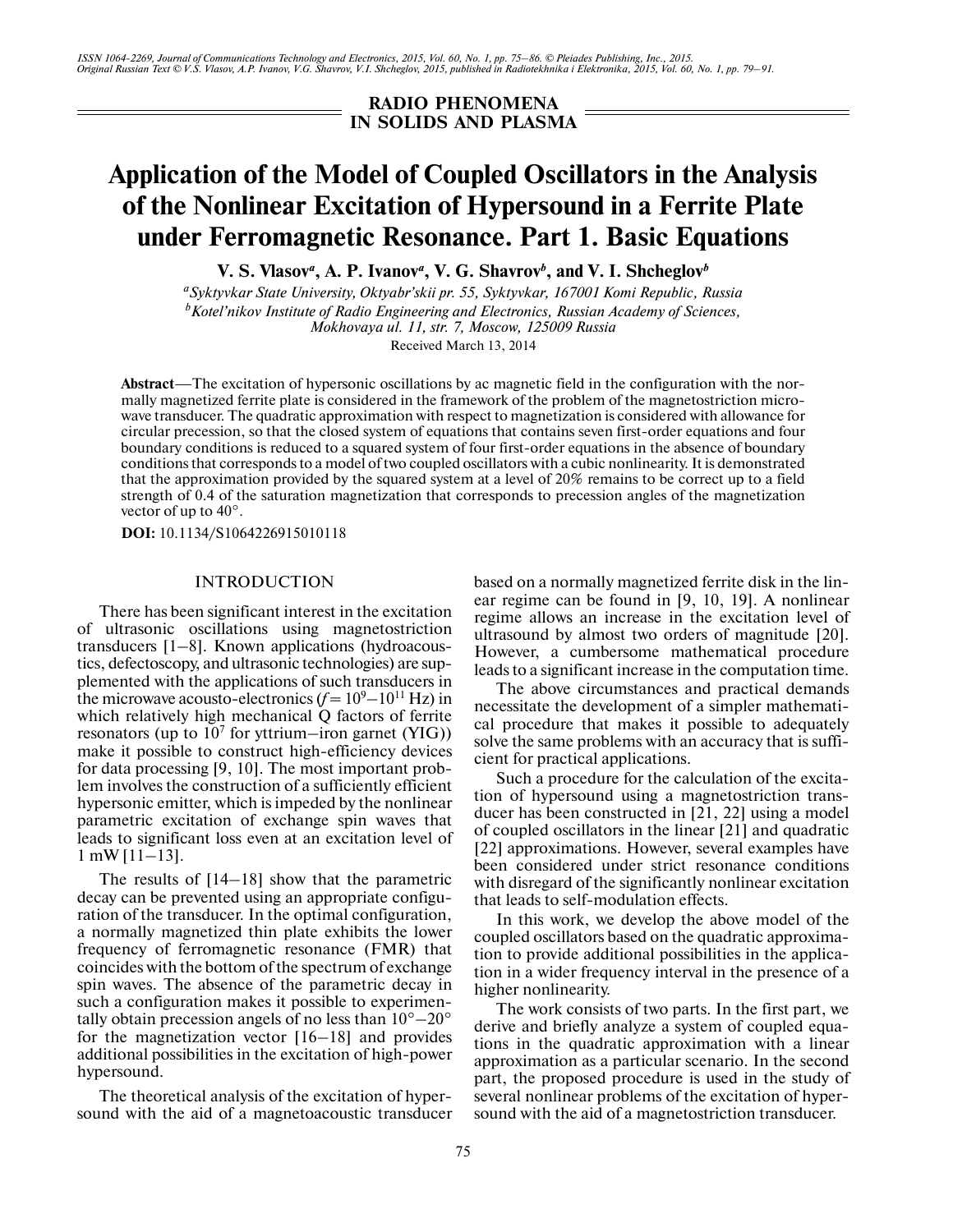

**Fig. 1.** Configuration of the system under study. The inset shows the scheme of crystallographic cell.

#### 1. CONFIGURATION OF THE PROBLEM AND BASIC EQUATIONS

Figure 1 demonstrates the configuration of the problem that coincides with the configuration of [20–22]. The system is based on a plane-parallel plate with thickness *d* that exhibits magnetic, elastic, and magnetoelastic properties. The material of the plate has cubic crystallographic symmetry, and the (100) plane coincides with the plate plane.

External magnetic field  $\vec{H}_0$  is exerted perpendicularly to the plate plane, and ac magnetic field  $\vec{h}$  is oriented along the plate plane. The problem is solved in the Cartesian coordinates *Oxyz*, the *Oxy* plane of which coincides with the plate plane and the *Ox* , *Oy*, and *Oz* axes are parallel to the edges of the cubic crys tallographic cell. Origin of coordinates *O* is located at the center of the plate, so that the plate planes have the center of the plate<br>coordinates  $z = \pm d/2$ .

The basic system of the equations of motion for normalized components of magnetization  $m_{x,y,z}$  is written as [20]

$$
\frac{\partial m_x}{\partial t} = -\frac{\gamma}{1 + \alpha^2}
$$
  
 
$$
\times \left[ \left( m_y + \alpha m_x m_z \right) H_z - \left( m_z - \alpha m_y m_x \right) H_y \right]
$$
 (1)  
 
$$
- \alpha \left( m_y^2 + m_z^2 \right) H_x \right],
$$

where  $\gamma$  is the gyromagnetic constant and  $\alpha$  is the Hilbert decay parameter. The equations for  $m_{v,z}$  are derived using cyclic change of variables *x*, *y*, and *z*.

Effective fields  $H_{x, y, z}$  in these equations are given by

$$
H_x = h_x + H_{ax};
$$
 (2)

$$
H_y = h_y + H_{ay}; \t(3)
$$

$$
H_z = H_0 - 4\pi M_0 m_z + H_{az}, \tag{4}
$$

where  $H_0$  is the external static field,  $h_{x,y}$  are the components of the external ac field,  $M_0$  is the saturation magnetization of the plate material, and the expressions for field components *Hax*,*ay*,*az* are similar for the expressions from [20]

$$
H_{ax} = -\frac{2K_0}{M_0} m_x - \frac{2K_1}{M_0} m_x \left( m_y^2 + m_z^2 \right)
$$
  

$$
-\frac{2K_2}{M_0} m_x m_y^2 m_z^2 - \frac{2B_1}{M_0} m_x \frac{\partial u_x}{\partial x} - \frac{B_2}{M_0}
$$
  

$$
\times \left[ m_y \left( \frac{\partial u_x}{\partial y} + \frac{\partial u_y}{\partial x} \right) + m_z \left( \frac{\partial u_z}{\partial x} + \frac{\partial u_x}{\partial z} \right) \right].
$$
 (5)

Note that components  $H_{ay}$  and  $H_{az}$  are obtained using expression (5) with the aid of the cyclic change of vari ables *x*, *y*, and *z*. Here,  $K_{0,1,2}$  are the constants of the uniaxial cubic anisotropy,  $B_{1,2}$  are the constants of the magnetoelastic interaction, and  $u_{x,y,z}$  are the components of the elastic displacement.

The equations for components of elastic displace ment  $u_{x,y}$  are represented as [20]

$$
\frac{\partial^2 u_{x,y}}{\partial t^2} = -2\beta \frac{\partial u_{x,y}}{\partial t} + \frac{c_{44}}{\rho} \frac{\partial^2 u_{x,y}}{\partial z^2};
$$
 (6)

and the boundary conditions are written as

$$
c_{44} \frac{\partial u_{x,y}}{\partial z}\bigg|_{z=\pm d/2} = -B_2 m_{z,y} m_z, \tag{7}
$$

where  $\beta$  is the decay parameter,  $c_{44}$  is the elastic constant, and  $\rho$  is the density of the plate material.

Thus, we consider three first-order equations for the magnetization components and two second-order equations for the elastic-displacement components, which are equivalent to a system of seven first-order equations. The analysis of oscillations in such a system using the method of phase space [23–25] necessitates the determination of coordinates of singularities which is reduced to a solution of a seventh-order linear algebraic equation. The complexity of such a problem stimulates a search for simplifications. Below, we present several examples.

# 2. BASIC ASSUMPTIONS AND SHORTENED EFFECTIVE FIELDS

Using the approach of [21, 22], we use the simpli fying assumptions in accordance with which the anisotropy is absent  $(K_0 = 0, K_1 = 0, \text{ and } H_2 = 0)$ , longitudinal elastic waves are absent  $(B_1 = 0)$ , elastic displacements along the *Oy* axis are absent  $(u_v = 0)$ , and elastic waves propagate only along the *Oz* axis  $(\partial u_x / \partial x = 0 \text{ and } \partial u_x / \partial y = 0).$ 

To simplify the notation, we introduce quantity

$$
H_p = H_0 - 4\pi M_0. \tag{8}
$$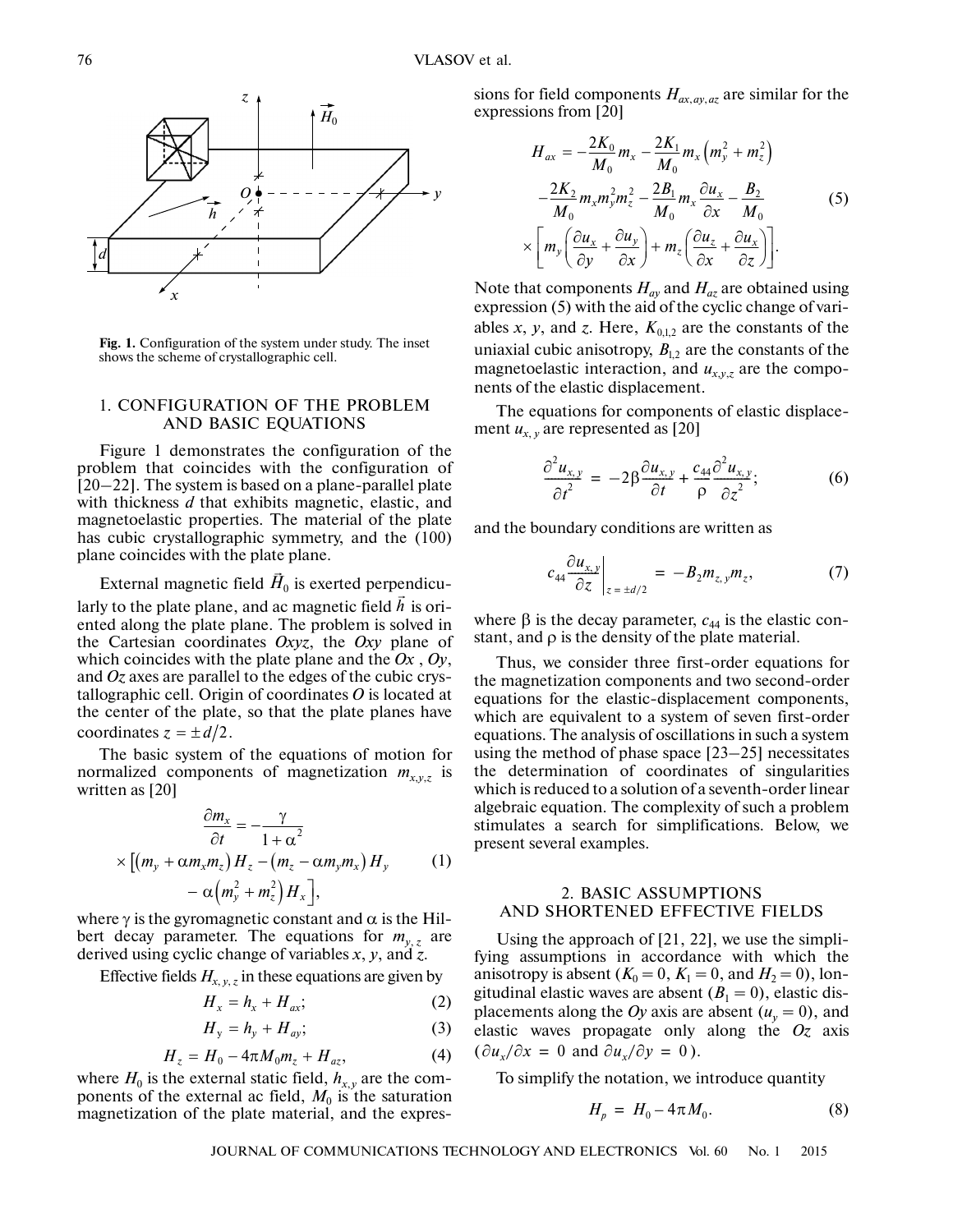Then, effective fields  $(2)$ – $(4)$  are represented as

$$
H_x = h_x - \frac{B_2}{M_0} m_z \frac{\partial u_x}{\partial z};
$$
\n(9)

$$
H_y = h_y; \tag{10}
$$

$$
H_z = H_p + 4\pi M_0 - 4\pi M_0 m_z - \frac{B_2}{M_0} m_x \frac{\partial u_x}{\partial z}.
$$
 (11)

#### 3. QUADRATIC APPROXIMATION

The condition for constancy of the length of mag netization vector leads to relationships [26, 27]

$$
m_x^2 + m_y^2 + m_z^2 = 1.
$$
 (12)

We assume that  $m_{x,y} \leq 1$  and expand quantity  $m_z$  in a Taylor series in the vicinity of unity up to quadratic terms with respect to quantities  $m_x$  and  $m_y$ :

$$
m_z = 1 - \frac{1}{2}m_x^2 - \frac{1}{2}m_y^2. \tag{13}
$$

# 4. EFFECTIVE FIELDS IN THE QUADRATIC APPROXIMATION

Substituting expression  $(13)$  in formulas  $(9)$ – $(11)$ with allowance for the quadratic terms with respect to magnetization, we obtain the following effective fields:

$$
H_x = h_x + \left( -\frac{B_2}{M_0} + \frac{B_2}{2M_0} m_x^2 + \frac{B_2}{2M_0} m_y^2 \right) \frac{\partial u_x}{\partial z};
$$
 (14)  

$$
H_y = h_y; \qquad (15)
$$

$$
H_y - H_y,\tag{13}
$$

$$
H_z = H_p + 2\pi M_0 m_x^2 + 2\pi M_0 m_y^2
$$
  

$$
-\frac{B_2}{M_0} m_x \frac{\partial u_x}{\partial z}.
$$
 (16)

These expressions contain coordinate derivative of the elastic displacement  $\partial u_x / \partial z$ . In accordance with formula (62) of [20], this quantity is represented as

$$
\frac{\partial u_x}{\partial z} = -\frac{B_2}{c_{44}} m_x m_z + \frac{2}{d} v_x, \qquad (17)
$$

where  $v<sub>x</sub>$  is the function that satisfies the following equation (formula (53) of [20]):

$$
\frac{\partial^2 v_x}{\partial t^2} + 2\beta \frac{\partial v_x}{\partial t} + \frac{c_{44}\pi^2}{pd^2} v_x
$$
\n
$$
= \frac{4B_2d}{c_{44}\pi^2} \left[ \frac{\partial^2}{\partial t^2} (m_x m_z) + 2\beta \frac{\partial}{\partial t} (m_x m_z) \right].
$$
\n(18)

Function  $v_x$  is the solution to the boundary-value problem that is reduced to the first elastic mode [20]. Thus, we call it reduced function of elastic displace ment or reduced elastic displacement. The *x* compo-

nent of the elastic displacement is written as (for mula (51) of [19])

$$
u_x = -\frac{B_2}{c_{44}} m_x m_z z + v_x \sin\left(\frac{\pi}{d}z\right). \tag{19}
$$

At the plate surfaces at  $z = \pm d/2$ , this quantity is

$$
u_{xS} = \pm \left( -\frac{B_2 d}{2c_{44}} m_x m_z + v_x \right). \tag{20}
$$

With allowance for quadratic approximation (13), derivative (17) is written as

$$
\frac{\partial u_x}{\partial z} = -\frac{B_2}{c_{44}}m_x + \frac{B_2}{2c_{44}}m_x^3 + \frac{B_2}{2c_{44}}m_x^2m_y^2 + \frac{2}{d}v_x. \tag{21}
$$

Using notation

$$
b_0 = 2\pi M_0; \qquad (22)
$$

$$
b_1 = \frac{B_2^2}{M_0 c_{44}};
$$
 (23)

$$
b_2 = \frac{B_2}{M_0 d} \tag{24}
$$

and substituting expression (21) in formulas (14)– (16), we obtain the following effective fields:

$$
H_x = h_x + b_1 m_x - b_1 m_x^3 - b_1 m_x m_y^2
$$
  
- 2b<sub>2</sub>v<sub>x</sub> + b<sub>2</sub>m<sub>x</sub><sup>2</sup>v<sub>x</sub> + b<sub>2</sub>m<sub>y</sub><sup>2</sup>v<sub>x</sub>; (25)

$$
H_{\nu} = h_{\nu};\tag{26}
$$

$$
H_z = H_p + (b_0 + b_1) m_x^2 + b_0 m_y^2 - 2b_2 m_x v_x.
$$
 (27)

# 5. EQUATION FOR THE MAGNETIZATION IN THE QUADRATIC APPROXIMATION

We substitute formulas  $(25)$ – $(27)$  in expression  $(1)$ with allowance for the fact that  $b_1 \le H_p$ ,  $b_1 \le b_2$ , and  $b_2 \sim H_p$  for real material parameters (e.g., parameters of YIG). Thus the multiplication of  $b_1$  and  $m_{x,y}^3$  yields quantities of the fourth order of smallness that are dis regarded. On the assumption of a relatively low decay  $(a \leq 1)$ , we obtain

$$
\frac{\partial m_x}{\partial t} = -\gamma [-h_y + H_p m_y + b_0 m_x^2 m_y + b_0 m_y^3 - 2b_2 m_x m_y v_x + \alpha (H_p - b_1) m_x + 2\alpha b_2 v_x];
$$
\n(28)

$$
\frac{\partial m_y}{\partial t} = \gamma [h_x + (H_p - b_1)m_x + b_0m_x^3 + b_0m_xm_y^2 + 2b_2v_x - 4b_2m_x^2v_x - 2b_2m_y^2v_x - \alpha H_p m_y].
$$
\n(29)

JOURNAL OF COMMUNICATIONS TECHNOLOGY AND ELECTRONICS Vol. 60 No. 1 2015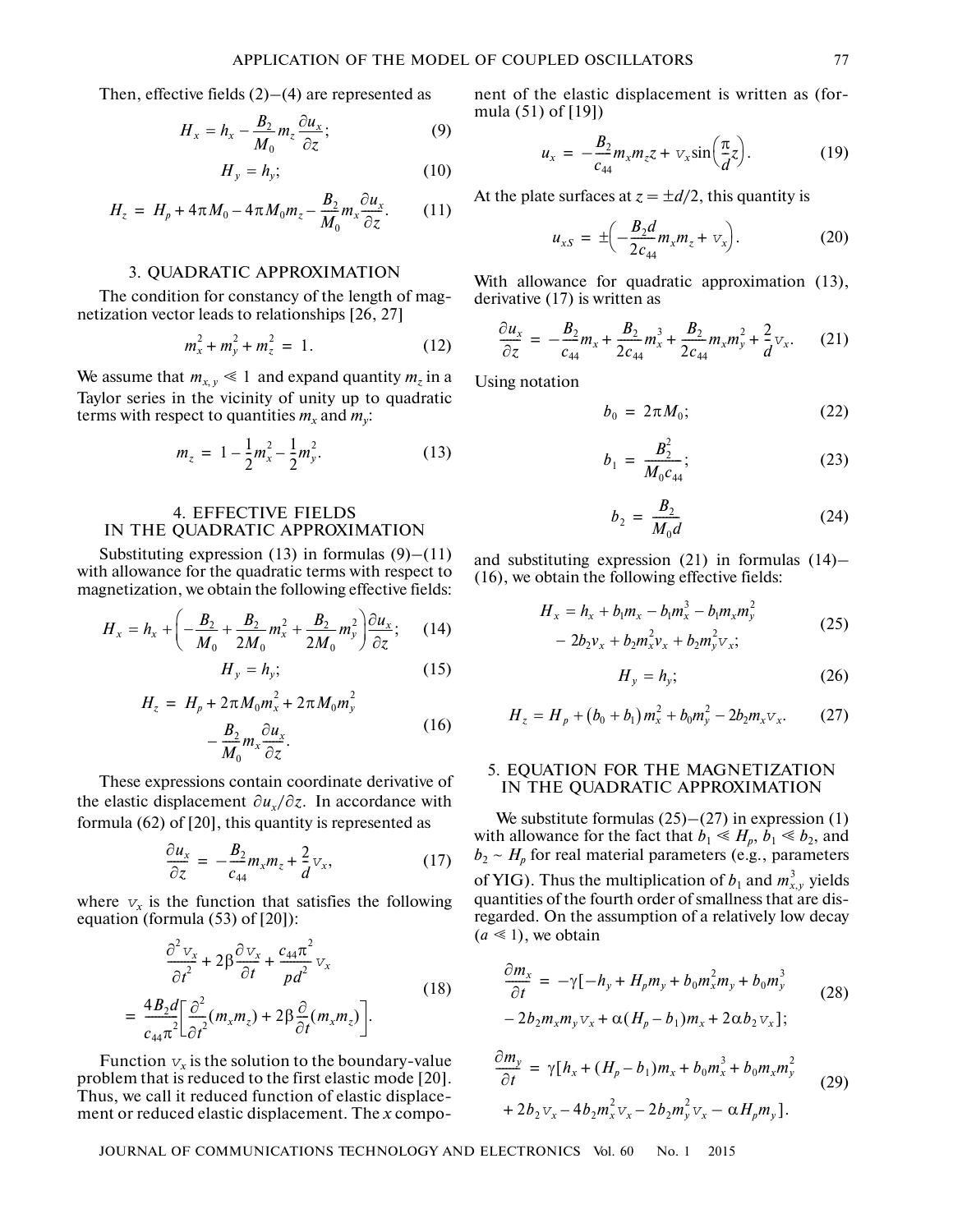We differentiate expression (28) with respect to time and substitute quantity  $\partial m_y / \partial t$  using expression (29) to obtain

$$
\frac{\partial^2 m_x}{\partial t^2} + \alpha \gamma (H_p - b_1) \frac{\partial m_x}{\partial t} + \gamma^2 H_p (H_p - b_1) m_x
$$
  
+  $2\gamma^2 H_p b_2 v_x + 2\alpha \gamma b_2 \frac{\partial v_x}{\partial t} + 2\gamma^2 H_p b_0 m_x^3$   
-  $2\gamma^2 (3H_p - b_0) b_2 m_x^2 v_x - 4\gamma^2 b_2^2 m_x v_x^2$   
-  $\alpha \gamma^2 H_p^2 m_y + 2\gamma b_0 m_x m_y \frac{\partial m_x}{\partial t} - 2\gamma b_2 m_y v_x \frac{\partial m_x}{\partial t}$   
-  $2\gamma^2 (H_p - 3b_0) b_2 m_y^2 v_x = \gamma^2 H_p h_x.$  (30)

Several terms of this equation for magnetization component  $m_r$  contain component  $m_v$ . Thus, we must simultaneously analyze the equation for *my*. The equa tions for quantities  $m_x$  and  $m_y$  become independent in the approximation of circular precession.

# 6. APPROXIMATION OF CIRCULAR PRECESSION

We consider right-hand circular precession of the magnetization at frequency ω:

$$
m_x = \cos(\omega t); \tag{31}
$$

$$
m_y = \sin(\omega t). \tag{32}
$$

Thus, the following condition is satisfied:

$$
m_y = -\frac{1}{\omega} \frac{dm_x}{dt}.
$$
 (33)

For the forced oscillations, precession frequency ω coin cides with the external-force frequency. For free oscilla tions with relatively small amplitudes in the absence of magnetoelasticity, the frequency is given by [26, 27]

$$
\omega = \gamma H_p. \tag{34}
$$

## 7. EQUATION FOR MAGNETIZATION IN THE QUADRATIC APPROXIMATION FOR FORCED OSCILLATIONS

We consider forced oscillations of magnetization with frequency ω in the presence of external field

$$
h_x = h_0 \cos(\omega t). \tag{35}
$$

Substituting expression (35) in expression (30) and collecting similar terms, we obtain

$$
\frac{\partial^2 m_x}{\partial t^2} + \alpha \gamma \left( H_p - b_1 + \frac{\gamma H_p^2}{\omega} \right) \frac{\partial m_x}{\partial t} + \gamma^2 H_p (H_p - b_1) m_x
$$
  
+  $2 \gamma^2 H_p b_2 v_x + 2 \alpha \gamma b_2 \frac{\partial v_x}{\partial t} + 2 \gamma^2 H_p b_0 m_x^3$  (36)  
-  $2 \gamma^2 (3 H_p - b_0) b_2 m_x^2 v_x - 4 \gamma^2 b_2^2 m_x v_x^2$ 

$$
+\frac{2\gamma^{2}b_{0}}{\omega^{2}}(2\gamma H_{p}-\omega)m_{x}\left(\frac{\partial m_{x}}{\partial t}\right)^{2}
$$

$$
+\left(\frac{2\gamma b_{2}}{\omega}m_{x}\right)\left(\frac{\partial m_{x}}{\partial t}\right)\left(\frac{\partial v_{x}}{\partial t}\right)-\frac{2\gamma^{2}b_{0}}{\omega^{2}}\left[\gamma(H_{p}-3b_{0})-\omega\right]
$$

$$
\times\left(\frac{\partial m_{x}}{\partial t}\right)^{2}v_{x}=\gamma^{2}H_{p}h_{0}\cos(\omega t).
$$

This equation is the second-order equation in terms of magnetization component  $m<sub>x</sub>$ , and a similar independent equation can be obtained for component  $m<sub>v</sub>$  using substitution of subscripts *y* for subscripts *x*.

#### 8. EQUATION FOR ELASTIC DISPLACEMENT IN THE QUADRATIC APPROXIMATION

We consider Eq. (18) for reduced elastic displacement  $v_x$ . Substitution of derivatives (28) and (29) leads to cumbersome expressions. However, a test numerical calculation using Eqs.  $(1)$ – $(7)$  that is similar to the calculation of [20] shows that the right-hand side of Eq. (18) is less than the left-hand side by more than an order of magnitude. Therefore, we can use  $m<sub>z</sub> = 1$ instead of expression (13). With allowance for the notation

$$
c_1 = \frac{c_{44}\pi^2}{\rho d^2};
$$
\t(37)

$$
c_2 = \frac{4B_2d}{c_{44}\pi^2},\tag{38}
$$

Eq. (18) is represented as

$$
\frac{\partial^2 v_x}{\partial t^2} + 2\beta \frac{\partial v_x}{\partial t} + c_1 v_x - 2\beta c_2 \frac{\partial m_x}{\partial t} - c_2 \frac{\partial^2 m_x}{\partial t^2} = 0.
$$
 (39)

Substituting the second derivative of magnetization (expression  $(36)$ ) in Eq.  $(39)$ , we derive

$$
\frac{\partial^2 v_x}{\partial t^2} + 2(\beta + \alpha \gamma b_2 c_2) \frac{\partial v_x}{\partial t} + (c_1 + 2\gamma^2 H_p b_2 c_2) v_x
$$
  
+  $\gamma^2 H_p (H_p - b_1) c_2 m_x + \left[ \alpha \gamma \left( H_p - b_1 + \frac{\gamma H_p}{\omega} \right) - 2\beta \right]$   
 $\times c_2 \frac{\partial m_x}{\partial t} + 2\gamma^2 H_p b_0 c_2 m_x^3 - 2\gamma^2 (3H_p - b_0) b_2 c_2 m_x^2 v_x$   
 $- 4\gamma^2 b_2^2 c_2 m_x v_x^2 + \frac{2\gamma b_0 c_2}{\omega^2} (2\gamma H_p - \omega) m_x \left( \frac{\partial m_x}{\partial t} \right)^2$   
+  $\frac{2\gamma b_2 c_2}{\omega} m_x \left( \frac{\partial m_x}{\partial t} \right) \left( \frac{\partial v_x}{\partial t} \right) - \frac{2\gamma b_2 c_2}{\omega^2} \left[ \gamma (H_p - 3b_0) - \omega \right]$   
 $\times \left( \frac{\partial m_x}{\partial t} \right)^2 v_x = \gamma^2 H_p c_2 h_0 \cos(\omega t).$ 

JOURNAL OF COMMUNICATIONS TECHNOLOGY AND ELECTRONICS Vol. 60 No. 1 2015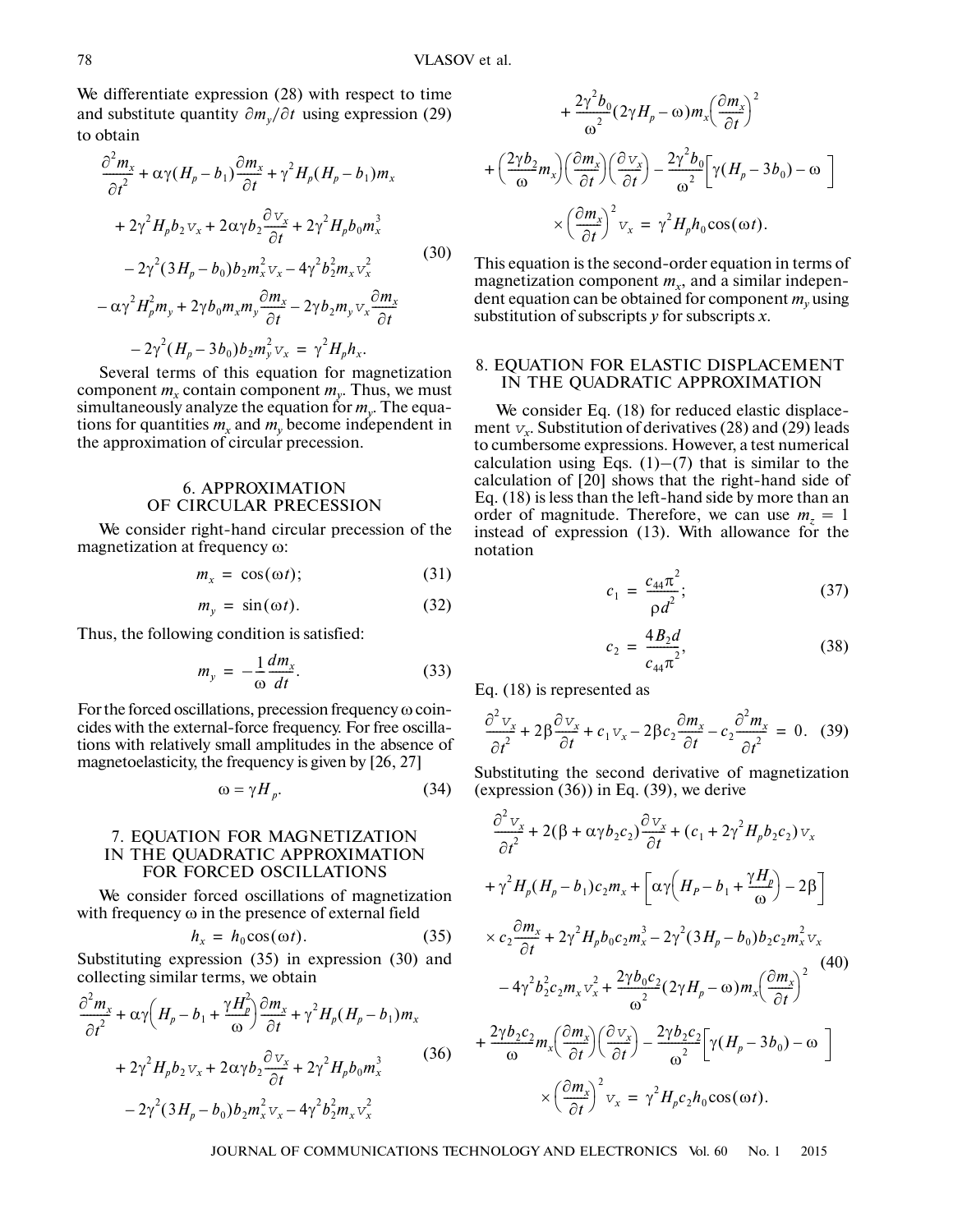Equations (36) and (40) form the desired system of equations for magnetization and the reduced elastic displacement in the quadratic approximation. In this case, the total elastic displacements on the plate sur faces are given by formula (20).

## 9. EQUATIONS OF MOTION IN THE LINEAR APPROXIMATION

For comparison, we present the same system in the linear approximation. The equation for magnetization is written as

$$
\frac{\partial^2 m_x}{\partial t^2} + \alpha \gamma (2H_P - b_1) \frac{\partial m_x}{\partial t} + \gamma^2 H_p (H_p - b_1) m_x
$$
  
+  $2\gamma^2 H_p b_2 v_x + 2\alpha \gamma b_2 \frac{\partial v_x}{\partial \tau} = \gamma^2 H_p h_0 \cos(\omega t);$  (41)

and the equation for the reduced elastic displacement is represented as

$$
\frac{\partial^2 v_x}{\partial t^2} + 2(\beta + \alpha \gamma b_2 c_2) \frac{\partial v_x}{\partial t} + (c_1 + 2\gamma^2 H_p b_2 c_2) v_x
$$
  
+  $\gamma^2 H_p (H_p - b_1) c_2 m_x$  (42)  

$$
\times [\alpha \gamma (2H_p - b_1) - 2\beta] c_2 \frac{\partial m_x}{\partial t} = 0.
$$

Up to notation, such a system coincides with the system of [21] (Eqs. 19 and 24).

For convenience, the system of equations (41) and (42) is called the linearized system and the system of equations (36) and (40) is called the squared system.

#### 10. EQUATION FOR FREE OSCILLATIONS AT A RELATIVELY SMALL AMPLITUDE

For small-amplitude free oscillations (i.e., with disregard of the nonlinear mismatch), we can use expression (34) for frequency and substitute it in Eqs. (36) and (40). Thus, we derive the equation for magnetization

$$
\frac{\partial^2 m_x}{\partial t^2} + \alpha \gamma (2H_p - b_1) \frac{\partial m_x}{\partial t} + \gamma^2 H_p (H_p - b_1) m_x
$$
  
+  $2\gamma^2 H_p b_2 v_x + 2\alpha \gamma b_2 \frac{\partial v_x}{\partial t} + 2\gamma^2 H_p b_0 m_x^3$   
-  $2\gamma^2 (3H_p - b_0) b_2 m_x^2 v_x - 4\gamma^2 b_2^2 m_x v_x^2$  (43)

$$
+\frac{2b_0}{H_p}m_x \left(\frac{\partial m_x}{\partial t}\right)^2 + \frac{2b_2}{H_p}m_x \left(\frac{\partial m_x}{\partial t}\right) \left(\frac{\partial v_x}{\partial t}\right)
$$

$$
+\frac{6b_0b_2}{H_p^2}v_x \left(\frac{\partial m_x}{\partial t}\right)^2 = 0
$$

and the equation for the elastic displacement

$$
\frac{\partial^2 v_x}{\partial t^2} + 2(\beta + \alpha \gamma b_2 c_2) \frac{\partial v_x}{\partial t} + (c_1 + 2\gamma^2 H_p b_2 c_2) v_x
$$
  
+  $\gamma^2 H_p (H_p - b_1) c_2 m_x + [\alpha \gamma (H_p - b_1) - 2\beta]$   
 $\times c_2 \frac{\partial m_x}{\partial t} + 2\gamma^2 H_p b_0 c_2 m_x^3 - 2\gamma^2 (3H_p - b_0) b_2 c_2 m_x^2 v_x$  (44)  
-  $4\gamma^2 b_2^2 c_2 m_x v_x^2 + \frac{2b_0 c_2}{H_p} m_x \left(\frac{\partial m_x}{\partial t}\right)^2$   
+  $\frac{2b_2 c_2}{H_p} m_x \left(\frac{\partial m_x}{\partial t}\right) \left(\frac{\partial v_x}{\partial t}\right) + \frac{6b_0 b_2 c_2}{H_p^2} \left(\frac{\partial m_x}{\partial t}\right)^2 v_x = 0.$ 

These equations coincide with the equations of [22] up to the notation.

## 11. GENERAL SYSTEM OF EQUATIONS FOR FORCED OSCILLATIONS OF TWO COUPLED OSCILLATORS IN THE QUADRATIC APPROXIMATION

The squared system of equations (36) and (40) is a particular case of a more general symmetric system of two second-order nonlinear differential equations in terms of variables  $x_1$  and  $x_2$  that correspond to nonlinear forced oscillations of a system of two coupled oscillators with two degrees of freedom:

$$
p_{11} \frac{\partial^2 x_1}{\partial t^2} + p_{12} \frac{\partial x_1}{\partial t} + p_{13}x_1 + q_{11}x_2 + q_{12} \frac{\partial x_2}{\partial t}
$$
  
+  $r_{11}x_1^3 + r_{12}x_1^2x_2 + r_{13}x_1x_2^2 + r_{14}x_2^3$   
+  $s_{11}x_1 \left(\frac{\partial x_1}{\partial t}\right)^2 + s_{12}x_1 \left(\frac{\partial x_1}{\partial t}\right) \left(\frac{\partial x_2}{\partial t}\right) + s_{13}x_1 \left(\frac{\partial x_2}{\partial t}\right)^2$  (45)  
+  $s_{14}x_2 \left(\frac{\partial x_1}{\partial t}\right)^2 + s_{15}x_2 \left(\frac{\partial x_1}{\partial t}\right) \left(\frac{\partial x_2}{\partial t}\right) + s_{16}x_2 \left(\frac{\partial x_2}{\partial t}\right)^2$   
=  $A_{11} \cos(\omega t) + A_{12} \sin(\omega t)$ ;  
 $p_{21} \frac{\partial^2 x_2}{\partial t^2} + p_{22} \frac{\partial x_2}{\partial t} + p_{23}x_2 + q_{21}x_1 + q_{22} \frac{\partial x_1}{\partial t}$   
+  $r_{21}x_2^3 + r_{22}x_2^2x_1 + r_{23}x_2x_1^2 + r_{24}x_1^3$   
+  $s_{21}x_2 \left(\frac{\partial x_2}{\partial t}\right)^2 + s_{22}x_2 \left(\frac{\partial x_2}{\partial t}\right) \left(\frac{\partial x_1}{\partial t}\right) + s_{23}x_2 \left(\frac{\partial x_1}{\partial t}\right)^2$  (46)  
+  $s_{24}x_1 \left(\frac{\partial x_2}{\partial t}\right)^2 + s_{25}x_1 \left(\frac{\partial x_2}{\partial t}\right) \left(\frac{\partial x_1}{\partial t}\right) + s_{26}x_1 \left(\frac{\partial x_1}{\partial t}\right)^2$   
=  $A_{21} \cos(\omega t) + A_{22} \sin(\omega t)$ .

These equations are transformed into each other using interchange of subscripts 1 and 2. A more gen eral representation of such a coupled system must contain the terms that consist of products of three derivatives. However, such terms are missing in the above problem of the forced magnetoelastic oscilla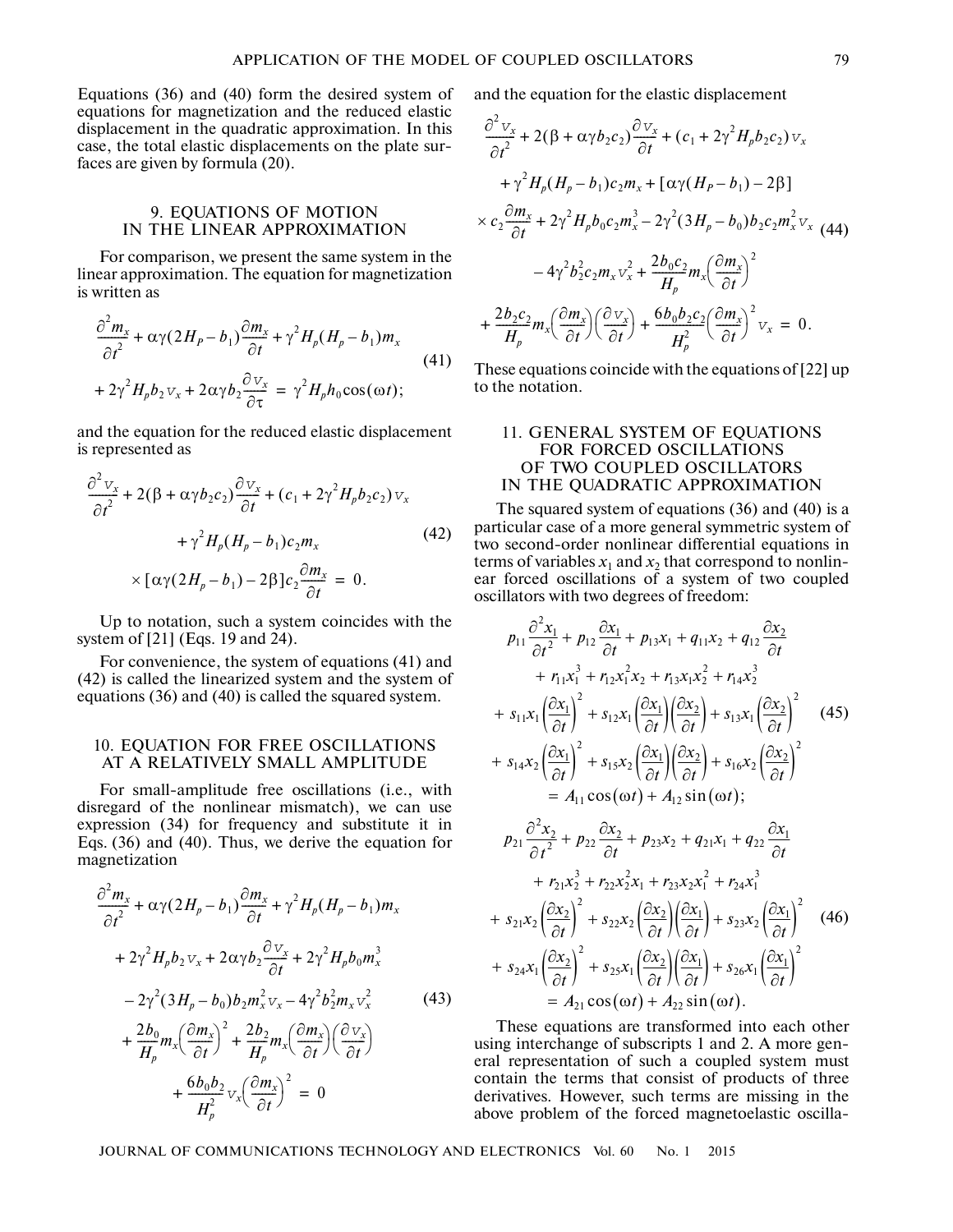tions in a ferrite plate and are not taken into account in the analysis.

The linearized system of Eqs. (41) and (42) is a par ticular case of such a system.

We represent coefficients of the system of equa tions (45) and (46) in terms of material parameters, geometrical parameters of the magnetic plate, and external field:

$$
p_{11} = 1; \t\t(47)
$$

$$
p_{12} = \alpha \gamma \left( H_p - b_1 + \frac{\gamma H_p^2}{\omega} \right); \tag{48}
$$

$$
p_{13} = \gamma^2 H_p (H_p - b_1); \tag{49}
$$

$$
q_{11} = 2\gamma^2 H_p b_2; \tag{50}
$$

$$
q_{12} = 2\alpha \gamma b_2; \tag{51}
$$

$$
r_{11} = 2\gamma^2 H_p b_0; \tag{52}
$$

$$
r_{12} = -2\gamma^2 (3H_p - b_0) b_2;
$$
 (53)

$$
r_{13} = -4\gamma^2 b_2^2; \tag{54}
$$

$$
r_{14}=0;\t\t(55)
$$

$$
s_{11} = \frac{2\gamma b_0}{\omega^2} \left( 2\gamma H_p - \omega \right); \tag{56}
$$

$$
s_{12} = \frac{2\gamma b_2}{\omega};\tag{57}
$$

$$
s_{13} = 0; \t\t(58)
$$

$$
s_{14} = -\frac{2\gamma b_2}{\omega^2} \left[ \gamma \left( H_p - 3b_0 \right) - \omega \right];\tag{59}
$$

$$
s_{15} = 0; \t\t(60)
$$

$$
s_{16} = 0; \t\t(61)
$$

$$
A_{11} = \gamma^2 H_p h_0; \tag{62}
$$

$$
A_{12} = 0;
$$
 (63)

$$
p_{21} = 1; \t\t(64)
$$

$$
p_{22} = 2(\beta + \alpha \gamma b_2 c_2); \tag{65}
$$

$$
p_{23} = c_1 + 2\gamma^2 H_p b_2 c_2; \tag{66}
$$

$$
q_{21} = \gamma^2 H_p (H_p - b_1) c_2; \tag{67}
$$

$$
q_{22} = \left[ \alpha \gamma \left( H_p - b_1 + \frac{\gamma H_p}{\omega} \right) - 2\beta \right] c_2; \tag{68}
$$

$$
r_{21} = 0; \t\t(69)
$$

$$
r_{22} = -4\gamma^2 b_2^2 c_2; \tag{70}
$$

$$
r_{23} = -2\gamma^2 (3H_p - b_0) b_2 c_2; \tag{71}
$$

$$
r_{24} = 2\gamma^2 H_p b_0 c_2; \tag{72}
$$

$$
s_{21} = 0; \t\t(73)
$$

$$
s_{22} = 0; \t\t(74)
$$

$$
s_{23} = -\frac{2\gamma b_2 c_2}{\omega^2} [\gamma (H_p - 3b_0) - \omega]; \tag{75}
$$

$$
s_{24} = 0; \t(76)
$$

$$
s_{25} = \frac{2\gamma b_2 c_2}{\omega};\tag{77}
$$

$$
s_{26} = \frac{2\gamma b_0 c_2}{\omega^2} (2\gamma H_P - \omega); \tag{78}
$$

$$
A_{21} = \gamma^2 H_p c_2 h_0; \tag{79}
$$

$$
A_{22} = 0. \t\t(80)
$$

In these expressions, we use the following notation

$$
H_p = H_0 - 4\pi M_0; \tag{81}
$$

$$
b_0 = 2\pi M_0; \tag{82}
$$

$$
b_1 = \frac{B_2^2}{M_0 c_{44}};
$$
 (83)

$$
b_2 = \frac{B_2}{M_0 d};
$$
 (84)

$$
c_1 = \frac{c_{44}\pi^2}{\rho d^2};
$$
 (85)

$$
c_2 = \frac{4B_2d}{c_{44}\pi^2}.
$$
 (86)

# 12. ANALYSIS OF THE STRUCTURE OF THE SYSTEM FOR COUPLED OSCILLATORS

We consider the structure of the system of Eqs. (45) and (46) that contains a relatively large number of terms. To estimate the contribution of these terms to formation of oscillations of the magnetization and elas tic displacement, we estimate relative values of terms for a typical scenario of the excitation of ultrasonic oscilla tions. We use the material parameters of YIG from [9, 26, 27]:  $4\pi M_0 = 1750 \text{ G}$ ;  $B_2 = 6.96 \times 10^6 \text{ erg cm}^{-3}$ ; erg cm<sup>-3</sup>;  $\rho = 5.17$  g cm<sup>-3</sup>; decay parameters,  $\alpha = 0.02$  and  $\beta = 10^9$  s<sup>-1</sup>, film thickness, *d* = 6.865 × 10<sup>-5</sup> cm; field,  $H_0 = 2750$  Oe; and frequency, *f* = 2800 MHz ( $\omega$  = 1.7592 × 10<sup>10</sup> s<sup>-1</sup>). The frequency and field correspond to the excitation of the ferromagnetic and elastic resonances. Additional parameters given by expressions (81)–(86) are as fol  $c_{44} = 7.64 \times 10^{11}$  erg cm<sup>-3</sup>;  $\rho = 5.17$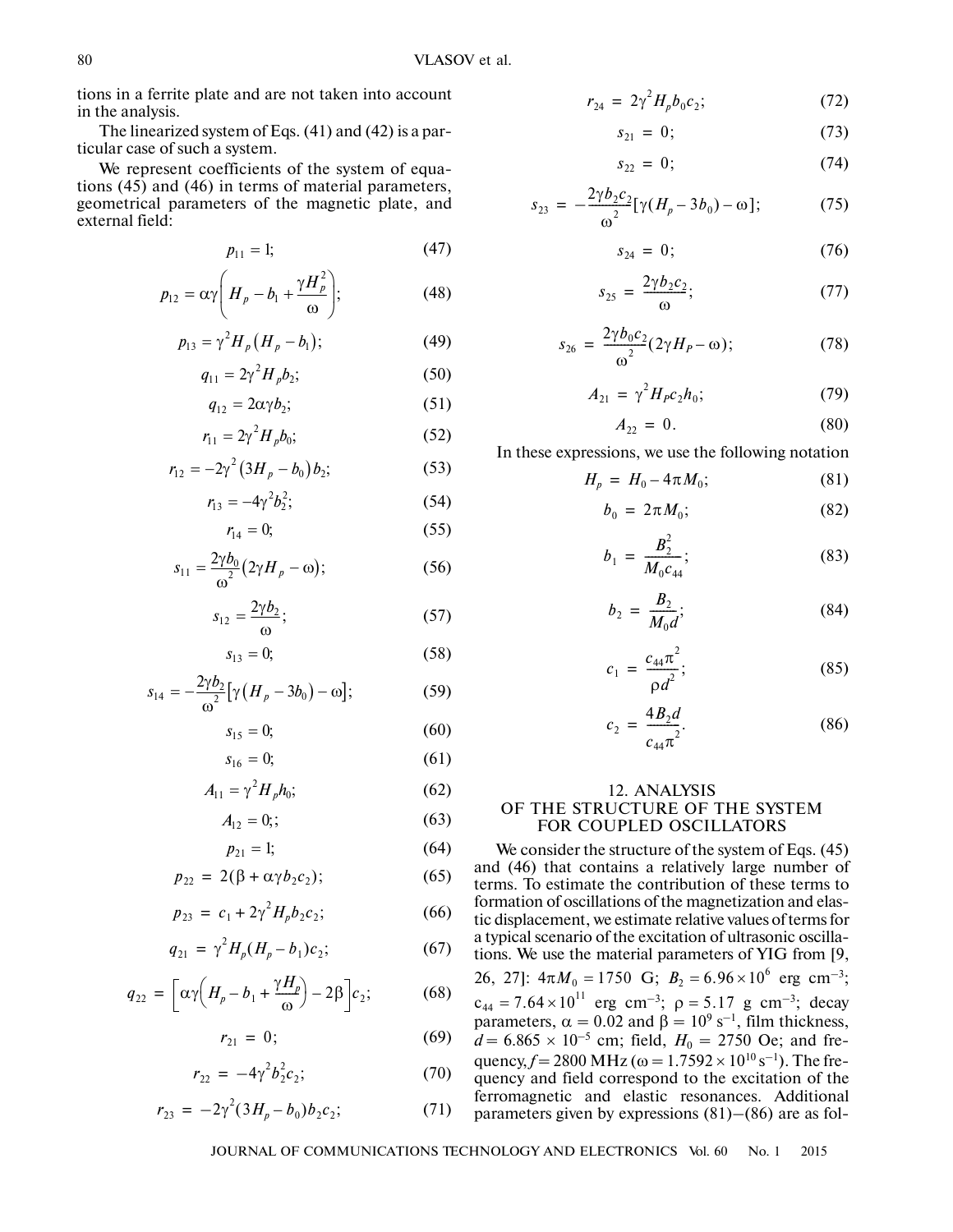#### APPLICATION OF THE MODEL OF COUPLED OSCILLATORS 81

| First oscillator            |                       |                       | Second oscillator           |                       |                       |
|-----------------------------|-----------------------|-----------------------|-----------------------------|-----------------------|-----------------------|
| terms                       | $h_0 = 0.01$          | $h_0 = 400$           | terms                       | $h_0 = 0.01$          | $h_0 = 400$           |
| $p_{11} \omega^2 x_1$       | $6.19 \times 10^{16}$ | $1.86 \times 10^{20}$ | $p_{21}\omega^2 x_2$        | $1.55 \times 10^{8}$  | $3.09 \times 10^{11}$ |
| $p_{12} \omega x_1$         | $2.49 \times 10^{15}$ | $7.46 \times 10^{18}$ | $p_{22} \omega x_2$         | $1.76\times10^7$      | $3.52 \times 10^{10}$ |
| $p_{13}x_1$                 | $6.23 \times 10^{16}$ | $1.87 \times 10^{20}$ | $p_{23}x_2$                 | $1.55 \times 10^{8}$  | $3.09 \times 10^{11}$ |
| $q_{11}x_2$                 | $2.27 \times 10^{14}$ | $4.54 \times 10^{17}$ | $q_{21}x_1$                 | $1.58 \times 10^{7}$  | $4.73 \times 10^{10}$ |
| $q_{12} \omega x_2$         | $4.52 \times 10^{12}$ | $9.04 \times 10^{15}$ | $q_{22} \omega x_1$         | $1.47 \times 10^{6}$  | $4.40 \times 10^{9}$  |
| $r_{11}x_1^3$               | $4.36 \times 10^{9}$  | $1.18\times10^{20}$   | $r_{21}x_2^3$               | 0.00                  | $0.00\,$              |
| $r_{12}x_1^2x_2$            | $1.93 \times 10^{7}$  | $3.47 \times 10^{17}$ | $r_{22}x_2^2x_1$            | $8.37 \times 10^{-6}$ | $1.00 \times 10^{5}$  |
| $r_{13}x_1x_2^2$            | $3.30 \times 10^{4}$  | $3.96 \times 10^{14}$ | $r_{23}x_2x_1^2$            | $4.90 \times 10^{-3}$ | $8.80 \times 10^{7}$  |
| $r_{14}x_2^3$               | 0.00                  | 0.00                  | $r_{24}x_1^3$               | $1.10 \times 10^{0}$  | $2.98 \times 10^{10}$ |
| $s_{11} \omega^2 x_1^3$     | $4.38 \times 10^{9}$  | $1.18 \times 10^{20}$ | $s_{21} \omega^2 x_2^3$     | $0.00\,$              | $0.00\,$              |
| $s_{12} \omega^2 x_1^2 x_2$ | $9.04 \times 10^{6}$  | $1.63 \times 10^{17}$ | $s_{22} \omega^2 x_2^2 x_1$ | 0.00                  | 0.00                  |
| $s_{13} \omega^2 x_1 x_2^2$ | 0.00                  | 0.00                  | $s_{23} \omega^2 x_2 x_1^2$ | $6.00 \times 10^{-3}$ | $1.08 \times 10^{8}$  |
| $s_{14} \omega^2 x_1^2 x_2$ | $2.28 \times 10^{7}$  | $4.28 \times 10^{17}$ | $s_{24} \omega^2 x_2^2 x_1$ | 0.00                  | 0.00                  |
| $s_{15} \omega^2 x_1 x_2^2$ | 0.00                  | 0.00                  | $s_{25} \omega^2 x_2 x_1^2$ | $2.30 \times 10^{-3}$ | $4.12 \times 10^{7}$  |
| $s_{16} \omega^2 x_2^3$     | $0.00\,$              | 0.00                  | $s_{26} \omega^2 x_1^3$     | $1.11 \times 10^{0}$  | $3.00 \times 10^{10}$ |
| $A_{11}$                    | $3.11 \times 10^{15}$ | $1.25 \times 10^{20}$ | $A_{21}$                    | $7.90 \times 10^{5}$  | $3.16 \times 10^{10}$ |
| $A_{12}$                    | 0.00                  | 0.00                  | $A_{22}$                    | $0.00\,$              | $0.00\,$              |

**Table 1.** Terms of the system of equations (45) and (46) at  $B_2 = 6.96 \times 10^6$  erg cm<sup>-3</sup>

lows:  $H_p = 1000$  Oe,  $b_0 = 875$  G,  $b_1 = 0.4553$  Oe,  $b_2 =$  $7.2802 \times 10^8$  Oe cm<sup>-1</sup>,  $c_1 = 3.0947 \times 10^{20}$  s<sup>-1</sup>, and  $c_2 =$  $2.5346 \times 10^{-10}$  cm.

The terms in Eqs. (45) and (46) represent products of coefficients  $a_{ik}$ ,  $b_{ik}$  and  $c_{ik}$ , variables *m* and *v* raised to different powers, and frequency ω and squared fre quency (that result from time differentiation of func-  $\text{tion } \exp(i\omega t)$ ).

Table 1 presents the absolute values of the terms of Eqs. (45) and (46) for two external fields (the signs and dimensions in the CGS system are omitted for sim plicity).

Using the solution to the closed problem (Eqs.  $(1)$ – $(7)$ ), we obtain the following amplitudes of Using the solution to the closed problem<br>(Eqs. (1)–(7)), we obtain the following amplitudes of<br>variables:  $m = 2 \times 10^{-4}$  (6 × 10<sup>-1</sup>) and  $v = 5 \times 10^{-13}$  $(1 \times 10^{-9})$  cm for the field  $h_0 = 0.01$  (400) Oe.

We choose such fields due to the following reasons.

Field  $h_0 = 0.01$  Oe corresponds to the linear regime, so that we obtain a reference point that can be used to study the role of nonlinearity.

Field  $h_0 = 400$  Oe corresponds to a strongly nonlinear regime in which the quadratic approximation yields an error of about 5% with respect to the magne tization and a factor of 2 with respect to the elastic dis placement [22].

Table 1 shows that the contribution of the terms with coefficients  $r_{ik}$  and  $s_{ik}$  in the linear regime ( $h_0 =$ 400 Oe) is less than the contribution of the terms with coefficients  $p_{ik}$  and  $q_{ik}$  by more than seven orders of magnitude. Thus, the former contributions can be neglected. The coupling is provided by the terms that are proportional to the first power of variables (i.e., *q*<sup>11</sup> and *q*21), whereas the terms that are proportional to the derivatives of variables with coefficients  $q_{12}$  and  $q_{22}$ provide the contribution that is less than the contribu-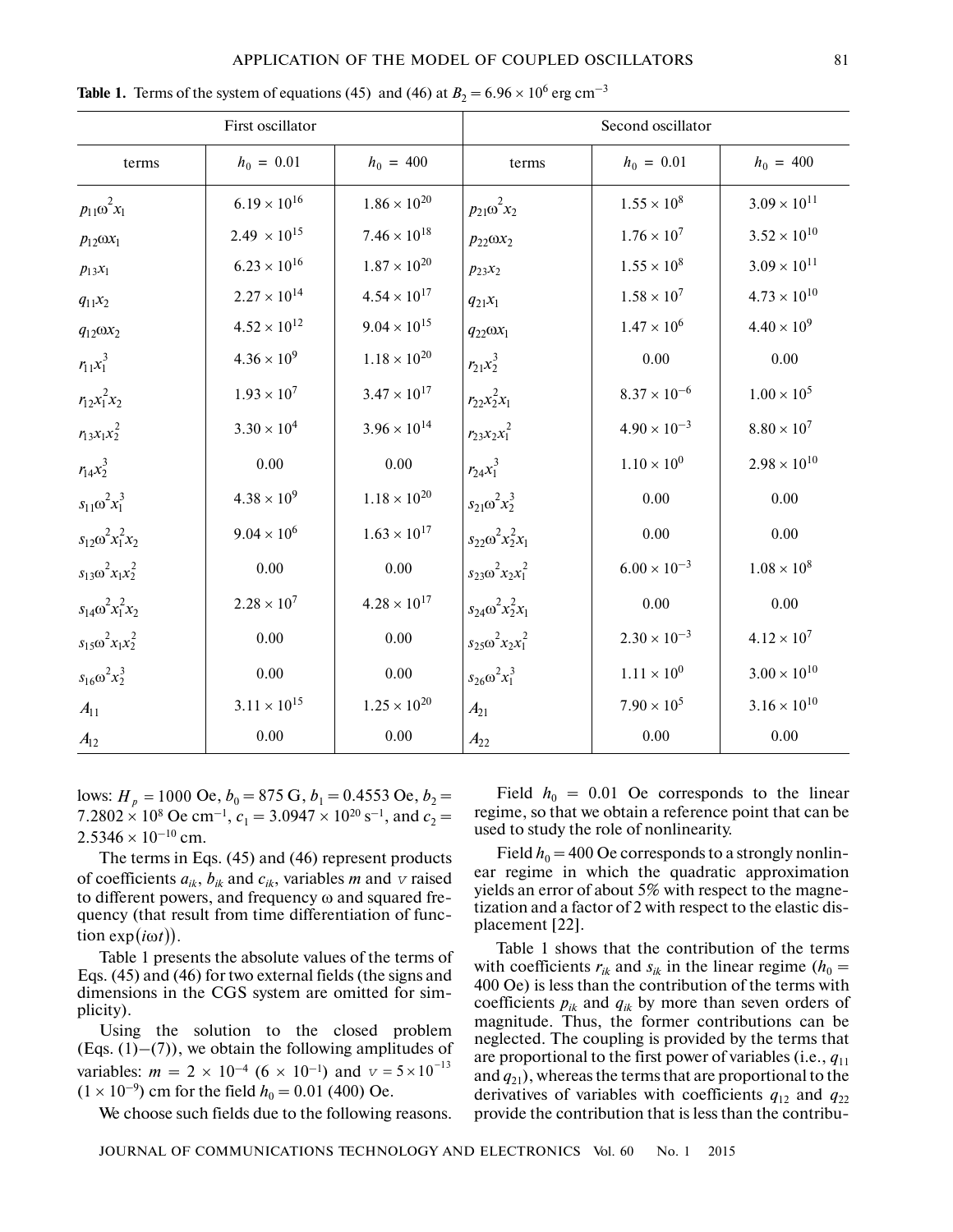tion of decay parameters  $p_{12}$  and  $p_{22}$  by one-to-three orders of magnitude.

In the strongly nonlinear regime ( $h_0 = 400$  Oe), the contribution of the nonlinear terms with coefficients  $r_{11}$  and  $r_{24}$  significantly increases. Such an increase corresponds to the role of nonlinearity of the magnetic oscillator related to the magnetization nonlinearity. The contribution of the coupling provided by the lin ear terms with coefficients *qik* slightly increases and becomes greater by an order of magnitude. Note sig nificant contributions of the nonlinear terms with derivatives, in particular, with coefficient  $s<sub>11</sub>$  for the magnetic oscillator and coefficient  $s_{26}$  for the elastic oscillator. In both cases, the nonlinearity is provided by the nonlinearity of the magnetic oscillator. The nonlinear coupling via derivatives is noticeably enhanced owing to the terms with coefficients  $s_{12}$  and  $s<sub>14</sub>$  for the magnetic oscillator and  $s<sub>23</sub>$  and  $s<sub>25</sub>$  for the elastic oscillator. In both cases, the nonlinearity is pro vided by the squared amplitude of the magnetic oscil lator.

Thus, the contribution of the terms with derivatives increases in the strongly nonlinear regime owing to the magnetic oscillator. The terms that are proportional to the amplitude of the magnetization oscillations in the second and third powers must be taken into account in the equations.

Constant of magnetoelastic interaction  $B_2$  must be relatively large for the efficient excitation of the hyper sonic oscillations. For example, the constant of the terbium–iron garnet is greater than the YIG constant by a factor of about 5 [9]. The results of [28] show additional nonlinear effects, for example, significant variations in the field of the orientational transition of magnetization and spontaneous reorientation of the magnetization vector at constant  $B_2$  that is higher than the critical level.

In this regard, it is expedient to analyze the terms of Eqs. (45) and (46) at relatively large values of the con- Eqs. (45) and (46) at relatively large values of the constant. Table 2 presents the results for  $B_2 = 20 \times B_2$ (YIG). The results are obtained for the parameters of Table 1 except for constant  $B_2$ . Additional parameters (81)–(86) are as follows:  $H_p = 1000$  Oe,  $b_0 = 875$  G,  $b_1 = 182.12$  Oe,  $b_2 = 1.4560 \times 10^{10}$  Oe cm<sup>-1</sup>,  $c_1 =$  $3.0947 \times 10^{20}$  s<sup>-1</sup>, and  $c_2 = 5.0692 \times 10^{-9}$  cm.

The comparison of the results of Tables 1 and 2 shows an increase in the contribution of the linear terms determined by coefficients  $q_{ik}$  at a relatively large constant  $B_2$  even in the linear regime ( $h_0 = 0.01$  Oe). The linear terms become comparable with the terms determined by coefficients  $p_{ik}$  (the terms with coefficient  $q_{11}$  are even greater than the main terms).

The contribution of the terms with derivatives sig nificantly increases in the nonlinear regime. For the magnetic oscillator such an increase takes place for all terms with coefficients  $r_{ik}$  and  $s_{ik}$ . Such terms are less

than the main terms with coefficients  $p_{ik}$  and  $q_{ik}$  by only an order of magnitude, and the term that is responsible for the decay with coefficient  $p_{12}$  is even greater. For the elastic oscillator, the main contribu tion is provided by the terms with coefficients  $r_{23}$  and *s*23 that are proportional to the squared amplitude of the magnetic oscillations.

Thus, the contribution of the coupling constants is significant at a relatively large constant of the magne toelastic interaction even in the linear regime and the contribution additionally increases in the nonlinear regime. In the strongly nonlinear regime of the mag netic oscillator, significant contributions are provided by all terms with derivatives. For the elastic terms, rel atively large contributions are provided by terms that are proportional to the squared amplitude of the mag netization oscillations.

## 13. SHORTENED EQUATIONS THAT CONTAIN THE MAIN TERMS

Equations (45) and (46) can be simplified using the results of Tables 1 and 2 that make it possible to choose the most significant terms. We separately represent the shortened equations for small and large constants  $B_2$ .

For small constant  $B_2$ , we obtain the equations for the first oscillator

$$
p_{11} \frac{\partial^2 x_1}{\partial t^2} + p_{12} \frac{\partial x_1}{\partial t} + p_{13} x_1 + q_{11} x_2 + r_{11} x_1^3 + s_{11} x_1 \left(\frac{\partial x_1}{\partial t}\right)^2 = A_{11} \cos(\omega t)
$$
 (87)

and the second oscillator

$$
p_{21}\frac{\partial^2 x_2}{\partial t^2} + p_{22}\frac{\partial x_2}{\partial t} + p_{23}x_2 + q_{21}x_1 + q_{22}\frac{\partial x_1}{\partial t}
$$
  
+ 
$$
r_{24}x_1^3 + s_{26}x_1\left(\frac{\partial x_1}{\partial t}\right)^2 = A_{21}\cos(\omega t).
$$
 (88)

For large constant  $B_2$ , we derive the equations for the first oscillator

$$
p_{11} \frac{\partial^2 x_1}{\partial t^2} + p_{12} \frac{\partial x_1}{\partial t} + p_{13} x_1 + q_{11} x_2 + q_{12} \frac{\partial x_2}{\partial t} + r_{11} x_1^3 + r_{12} x_1^2 x_2 + r_{13} x_1 x_2^2 + s_{11} x_1 \left(\frac{\partial x_1}{\partial t}\right)^2
$$
(89)

+ 
$$
s_{12}x_1 \left( \frac{\partial x_1}{\partial t} \right) \left( \frac{\partial x_2}{\partial t} \right) + s_{14}x_2 \left( \frac{\partial x_1}{\partial t} \right) = A_{11} \cos(\omega t)
$$

and the second oscillator

$$
p_{21} \frac{\partial^2 x_2}{\partial t^2} + p_{22} \frac{\partial x_2}{\partial t} + p_{23} x_2 + q_{21} x_1 + q_{22} \frac{\partial x_1}{\partial t} + r_{23} x_2 x_1^2 + s_{23} x_2 \left(\frac{\partial x_1}{\partial t}\right)^2 = A_{21} \cos(\omega t).
$$
 (90)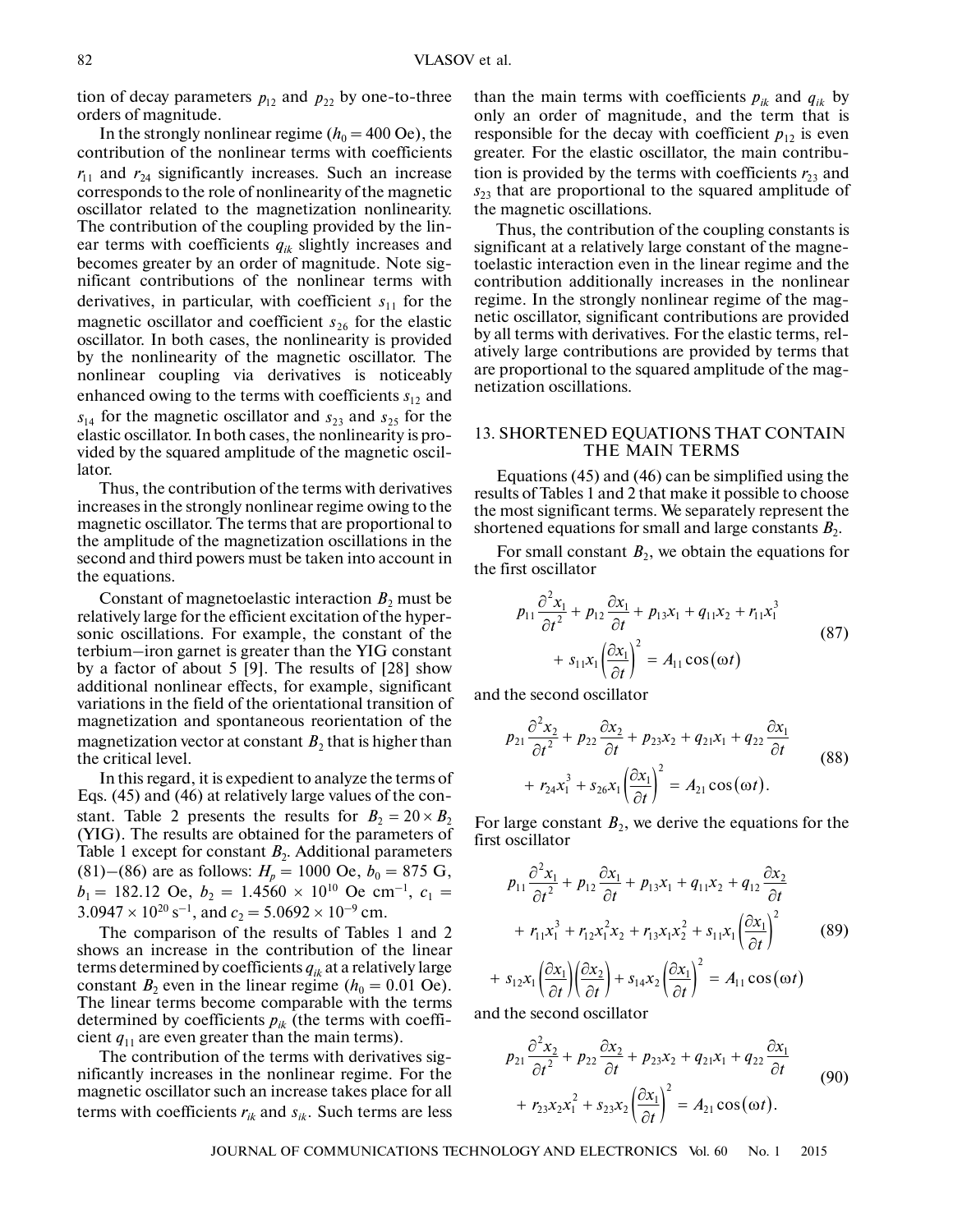## APPLICATION OF THE MODEL OF COUPLED OSCILLATORS 83

| First oscillator            |                       |                       | Second oscillator           |                       |                       |
|-----------------------------|-----------------------|-----------------------|-----------------------------|-----------------------|-----------------------|
| terms                       | $h_0 = 0.01$          | $h_0 = 400$           | terms                       | $h_0 = 0.01$          | $h_0 = 400$           |
| $p_{11} \omega^2 x_1$       | $9.28 \times 10^{14}$ | $4.64 \times 10^{19}$ | $p_{21} \omega^2 x_2$       | $4.02 \times 10^{7}$  | $1.86 \times 10^{12}$ |
| $p_{12} \omega x_1$         | $3.39 \times 10^{13}$ | $1.70 \times 10^{18}$ | $p_{22} \omega x_2$         | $4.69 \times 10^{6}$  | $2.17 \times 10^{11}$ |
| $p_{13}x_1$                 | $7.65\times10^{14}$   | $3.82 \times 10^{19}$ | $p_{23}x_2$                 | $4.62 \times 10^{7}$  | $2.13 \times 10^{12}$ |
| $q_{11}x_2$                 | $1.18\times10^{15}$   | $5.44 \times 10^{19}$ | $q_{21}x_1$                 | $3.88 \times 10^{6}$  | $1.94 \times 10^{11}$ |
| $q_{12} \omega x_2$         | $2.35 \times 10^{13}$ | $1.08\times10^{18}$   | $q_{22} \omega x_1$         | $4.58 \times 10^{5}$  | $2.29 \times 10^{10}$ |
| $r_{11}x_1^3$               | $1.47 \times 10^{4}$  | $1.84 \times 10^{18}$ | $r_{21}x_2^3$               | $0.00\,$              | $0.00\,$              |
| $r_{12}x_1^2x_2$            | $2.26\times10^4$      | $2.60 \times 10^{18}$ | $r_{22}x_2^2x_1$            | $6.79 \times 10^{-5}$ | $7.23 \times 10^{9}$  |
| $r_{13}x_1x_2^2$            | $1.34 \times 10^{4}$  | $1.43 \times 10^{18}$ | $r_{23}x_2x_1^2$            | $1.14 \times 10^{-4}$ | $1.32 \times 10^{10}$ |
| $r_{14}x_2^3$               | 0.00                  | 0.00                  | $r_{24}x_1^3$               | $7.46 \times 10^{-5}$ | $9.33 \times 10^{9}$  |
| $s_{11} \omega^2 x_1^3$     | $1.48 \times 10^{4}$  | $1.85 \times 10^{18}$ | $s_{21} \omega^2 x_2^3$     | 0.00                  | 0.00                  |
| $s_{12} \omega^2 x_1^2 x_2$ | $1.06\times10^4$      | $1.22 \times 10^{18}$ | $s_{22} \omega^2 x_2^2 x_1$ | 0.00                  | 0.00                  |
| $s_{13} \omega^2 x_1 x_2^2$ | 0.00                  | $0.00\,$              | $s_{23} \omega^2 x_2 x_1^2$ | $1.41 \times 10^{-4}$ | $1.63 \times 10^{10}$ |
| $s_{14} \omega^2 x_1^2 x_2$ | $2.78 \times 10^{4}$  | $3.21 \times 10^{18}$ | $s_{24} \omega^2 x_2^2 x_1$ | 0.00                  | 0.00                  |
| $s_{15} \omega^2 x_1 x_2^2$ | 0.00                  | 0.00                  | $s_{25} \omega^2 x_2 x_1^2$ | $5.36 \times 10^{-5}$ | $1.19 \times 10^{9}$  |
| $s_{16} \omega^2 x_2^3$     | 0.00                  | 0.00                  | $s_{26} \omega^2 x_1^3$     | $7.49 \times 10^{-5}$ | $9.36 \times 10^{9}$  |
| $A_{11}$                    | $3.11 \times 10^{15}$ | $1.25 \times 10^{20}$ | $A_{21}$                    | $1.58 \times 10^{7}$  | $6.32 \times 10^{11}$ |
| $A_{12}$                    | 0.00                  | $0.00\,$              | $A_{22}$                    | $0.00\,$              | $0.00\,$              |

**Table 2.** Terms of the system of equations (45) and (46) at  $B_2 = 20 B_2$  (YIG)

In both cases, the system of equations is not totally symmetric due to different natures of the magnetic and elastic oscillation systems under study. Note that the remaining linear terms contain variables and derivatives of variables and the remaining nonlinear terms contain the variables in the third power and the products of variables and squared derivatives (i.e., cubic terms).

# 14. VERIFICATION OF THE CORRECTNESS OF THE QUADRATIC APPROXIMATION

We consider the closeness of the results provided by the squared system of equations (45) and (46) to the results of the original nonlinear system  $(1)$ – $(7)$ . We also consider the approximation that is provided by the linearized system of equations (41) and (42).

Figure 2 shows the dependences of the transverse component of magnetization (a) and elastic displacement (b) on the ac-field amplitude for the YIG param eters from [21]. Displacement *u* is obtained from vari eters from [21]. Displacement *u* is ob<br>able *v* using formula (20) at  $z = d/2$ .

It is seen that both (squared and linearized) systems slightly overestimate the magnetization and displace ment amplitudes and the overestimation is greater for the displacement. The approximation provided by the squared system is significantly better than the approx imation of the linearized system.

In particular, the linearized system of equations (41) and (42) describes the dependences up to ac-field and (42) describes the dependences up to ac-held<br>amplitude of 5 Oe ( $h_0/M_0 = 0.04$ ) with an accuracy of about 10%. When the amplitude is less than 10 Oe about 10%. When the amphitude is less than 10 Oe  $(h_0/M_0 = 0.07)$ , the accuracy is about 30%. Then, the approximation becomes inaccurate.

The squared system of equations (45) and (46) describes the amplitude of magnetic oscillations with an accuracy of about 3% when the ac-field amplitude is less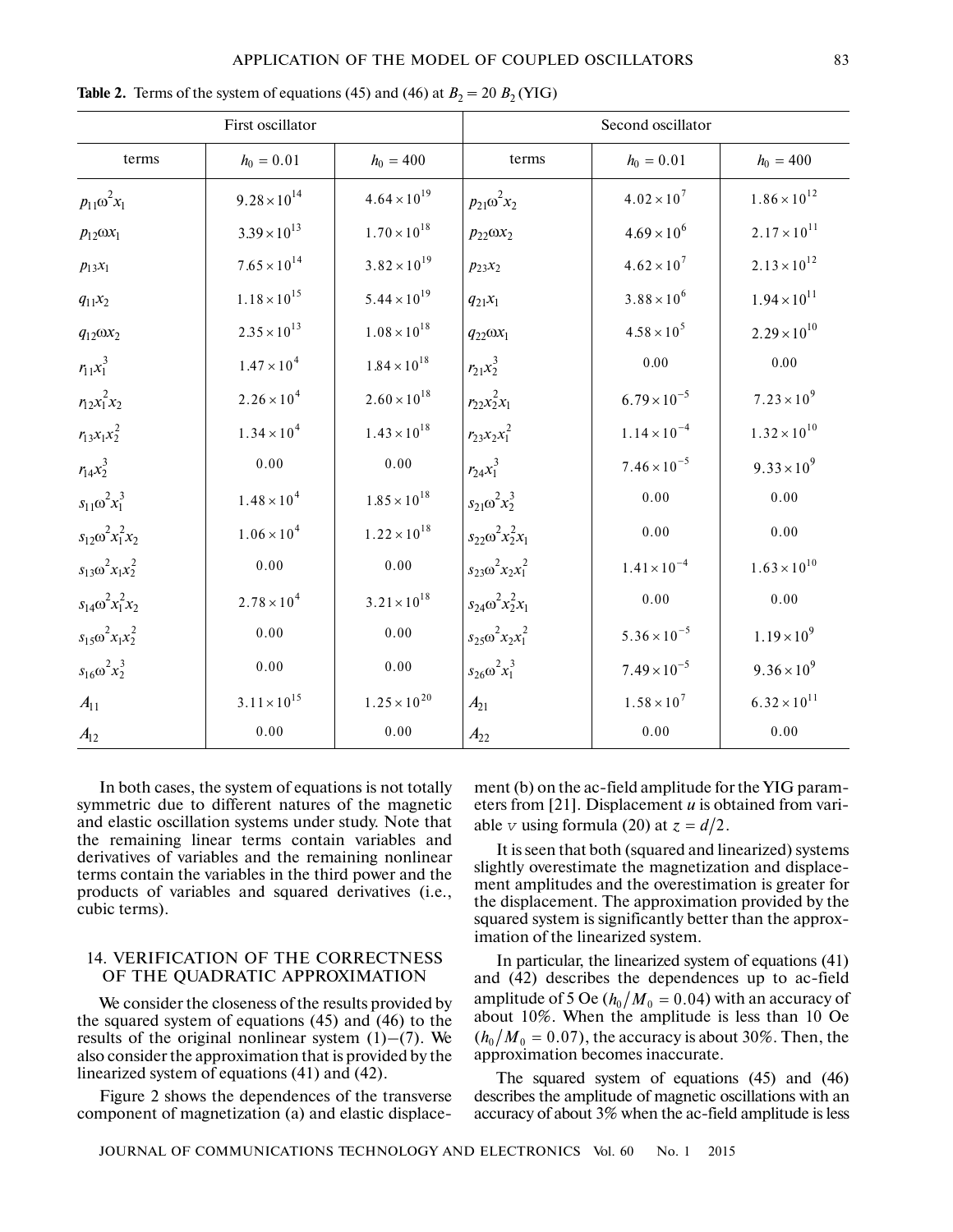

**Fig. 2.** Plots of (a) transverse component of magnetization and (b) elastic displacement vs. ac-field amplitude: (*1*) solution to closed system of equations (1)–(7), (*2*) solution to linearized system of equations (41) and (42), (*3*) solution to squared system of equations (45) and (46) for the material parameters of YIG ( $4\pi M_0 = 1750$  G,  $B_2 = 6.96 \times 10^6$  erg cm<sup>-3</sup>,  $c_{44} = 7.64 \times 10^{11}$  erg cm<sup>-3</sup>,  $\rho = 5.17$  g cm<sup>-3</sup>,  $\alpha = 0.02$ , and  $\beta = 10^9$  s<sup>-1</sup>),  $d = 6.865 \times 10^{-5}$  cm,  $H_0 = 2750$  Oe, and an excitation frequency of 2.8 GHz. The insets show the same curves at ac field of up to 400 Oe. magnetization and<br>formulate the state of YIG ( $4\pi M$ <br>*d* =  $6.865 \times 10^{-5}$ 

than 100 Oe  $(h_0/M_0 = 0.71)$ . The accuracy is about 5% than 100 Oe  $(n_0/M_0 = 0.71)$ . The accuracy is about 3%<br>if the field amplitude is less than 400 Oe  $(h_0/M_0 = 2.86)$ . The same system describes the amplitude of elastic oscil lations with an accuracy of 20% when the ac-field ampli tude is less than 60 Oe  $(h_0/M_0 = 0.43)$ . For amplitudes of less than 100 and 400 Oe, the accuracies are 25 and 100%, respectively.  $(h_0/M_0 = 0.43)$ 

For an accuracy of 20% in the analysis of elastic oscillations, the squared system makes it possible to consider amplitudes of ac field of up to 0.40 of the sat uration magnetization, so that that the corresponding precession angles are no greater than 25°. For the linprecession angles are no greater than 25°. For the linearized system, the same parameters are 0.05 and 3°, respectively. In the study of the magnetic oscillations, the squared system can be used when the fields are greater than the saturation magnetization by a factor of no less than 3 and the precession angle is up to  $30^{\circ} - 40^{\circ}$ . We assume that such precession angles allow the appli cation of the squared system in the analysis of nonlin ear processes with a relatively high accuracy.

# 15. CORRECTNESS OF THE APPROXIMATION AT A RELATIVELY LARGE CONSTANT OF MAGNETOELASTIC INTERACTION

Constant of magnetoelastic interaction  $B_2$  that is slightly greater than the YIG constant is important under certain conditions for the excitation of elastic oscillations (e.g., for reorientation of the magnetization vector [28]). Therefore, it is of interest to consider the accuracies provided by the linear and quadratic approximations.

Figure 3 presents the dependences of the oscilla tion amplitudes of magnetization (a) and elastic dis tion amplitudes of magnetization (a) and elastic dis-<br>placement (b) on constant ratio  $N = B_2/B_2$  (YIG) for different excitation levels (including the level that cor responds to the strongly nonlinear regime).

Figure 3a shows that the accuracies of both approx imation are about 20% for the magnetization oscilla tions at a relatively low excitation level (group of curves *1* corresponding to  $h_0 = 10$  Oe) and  $N \sim 1$ . The accuracy is about 1% when ratio *N* increases to 10, and an additional increase in ratio *N* leads to better accuracies.

At the intermediate excitation level (group of curves 2 corresponding to  $h_0 = 100$  Oe), an order-ofmagnitude deviation is obtained for the linear approx imation at  $N \sim 1$  whereas the error for the quadratic approximation is no greater than 10%. The errors for both approximations decrease with an increase in ratio *N*, so that an increase in ratio from 1 to 20 leads to a decrease in the error from 10 to 1%.

At the high excitation level (group of curves *3* cor responding to  $h_0 = 400$  Oe), the error of the linear approximation at relatively small *N* is greater than one and a half order of magnitude whereas the error for the quadratic approximation is no greater than 20%. When ratio *N* increases to 20, the errors of both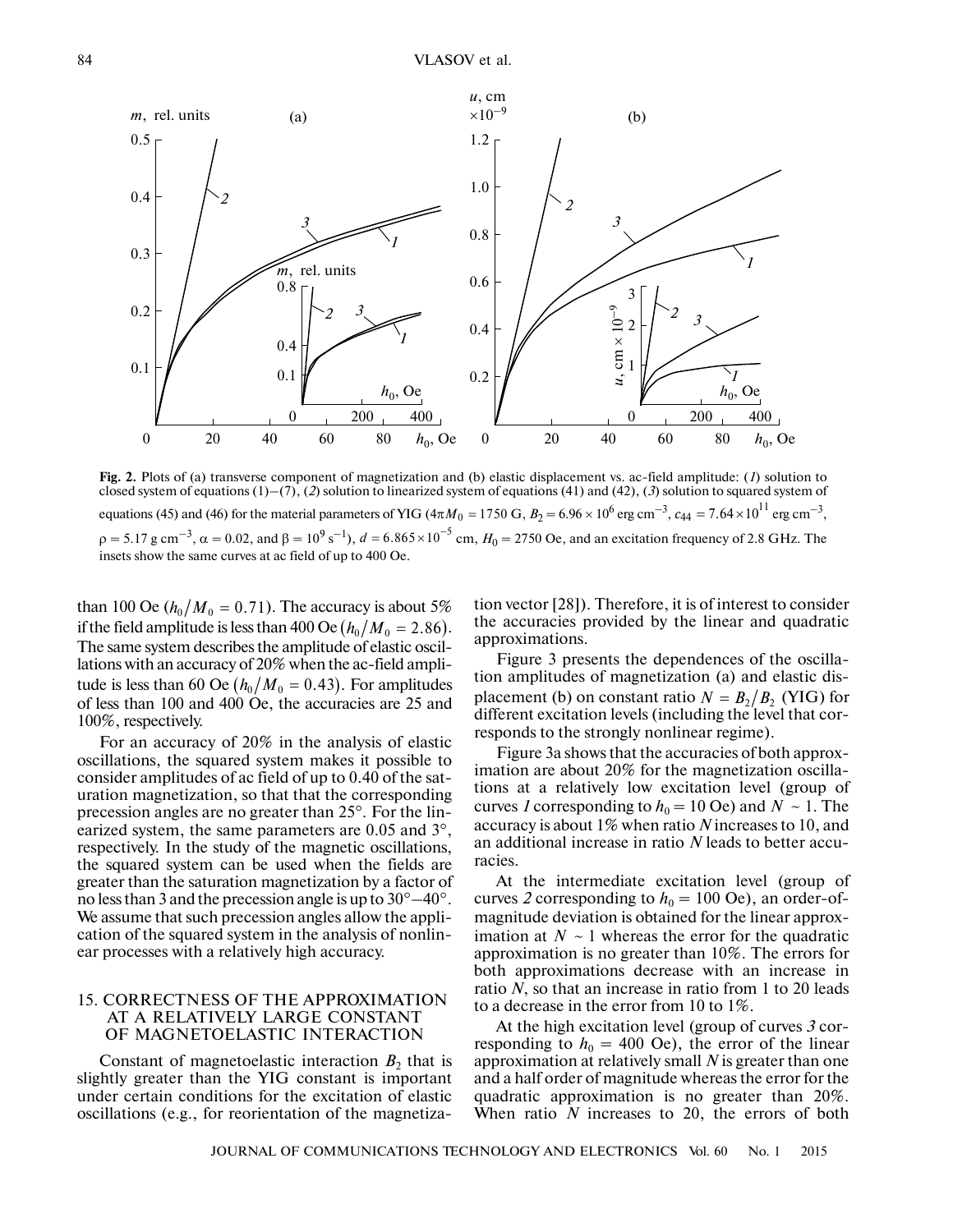

**Fig. 3.** Plots of oscillation amplitudes of (a) magnetization and (b) elastic displacement vs. ratio of constants of magnetoelastic Fig. 5. Flots of oscination amplitudes of (a) magnetization and (b) elastic displacement vs. Tatio of constants of magneticiastic interaction  $N = B_2/B_2$  (YIG) for excitation fields  $h_0 = (I) 10$ , (2) 100, and (3) 400 Oe: ( equations  $(1)$ – $(7)$ , (dotted line) linear approximation using equations (41) and (42), and (dashed line) quadratic approximation using equations  $(45)$  and  $(46)$ .

approximations decrease to about 20%. The errors remain unchanged if ratio *N* additionally increases.

# For the elastic displacement (Fig. 3b), the greatest deviations of the approximate solution are observed at relatively small ratios  $N \sim 2-3$ . The deviations increase with an increase in the excitation level, so that the errors are about 20% for both approximations at  $h_0 = 10$  Oe (curves *1*). For  $h_0 = 400$  Oe (curves *3*), the error for the linear approximation is about an order of magnitude and the error for the quadratic approxima tion is no greater than 30%.

When ratio *N* increases to 20, the errors of both approximations decrease to 10% at  $h_0 = 10$  Oe. The errors are no greater than  $30\%$  at  $h_0 = 400$  Oe. A further increase in ratio *N* leads to an increase in the errors: the errors are 30% at  $N = 40$  and  $h_0 = 10$  Oe, and the errors for the linear and quadratic approxima tions are 80 and 30%, respectively, at  $h_0 = 400$  Oe.

We conclude that the accuracies of both linear and quadratic approximations for the oscillations of mag netization increase with an increase in constant of magnetoelastic interaction  $B_2$  even at relatively high nonlinearities. When constant  $B_2$  increases, the accuracy for elastic oscillations, first, increases, reaches maximum, and, then, decreases. The maximum accu racy corresponds to constant  $B_2$  that is greater than the constant for YIG by an order of magnitude.

## CONCLUSIONS

The following results are obtained in the first part of the work.

The excitation of hypersonic oscillations by ac magnetic field in a plane-parallel normally magne tized ferrite plate is considered in the framework of the problem of the magnetostriction microwave trans ducer working at the frequency of the ferromagnetic resonance. The equations of motion of the magnetiza tion and elastic-displacement vectors are derived with allowance for initial conditions and excitation by ac magnetic field.

To simplify the problem, we consider the quadratic approximation with respect to magnetization with allowance for the circular precession. Thus, the closed system of equations that contains seven first-order equations and four boundary conditions is reduced to a squared system of four first-order equations without boundary conditions. The linearized system that has been derived in previous works is a particular case of the squared system.

We introduce equivalent parameters of the squared system that are represented in terms of material parameters and geometrical parameters of the original ferrite plate. A generalized symmetric representation is obtained for the system of equations in the quadratic approximation. The system of equations corresponds to a model system of two coupled oscillators in which the nonlinearity is described using the third-order